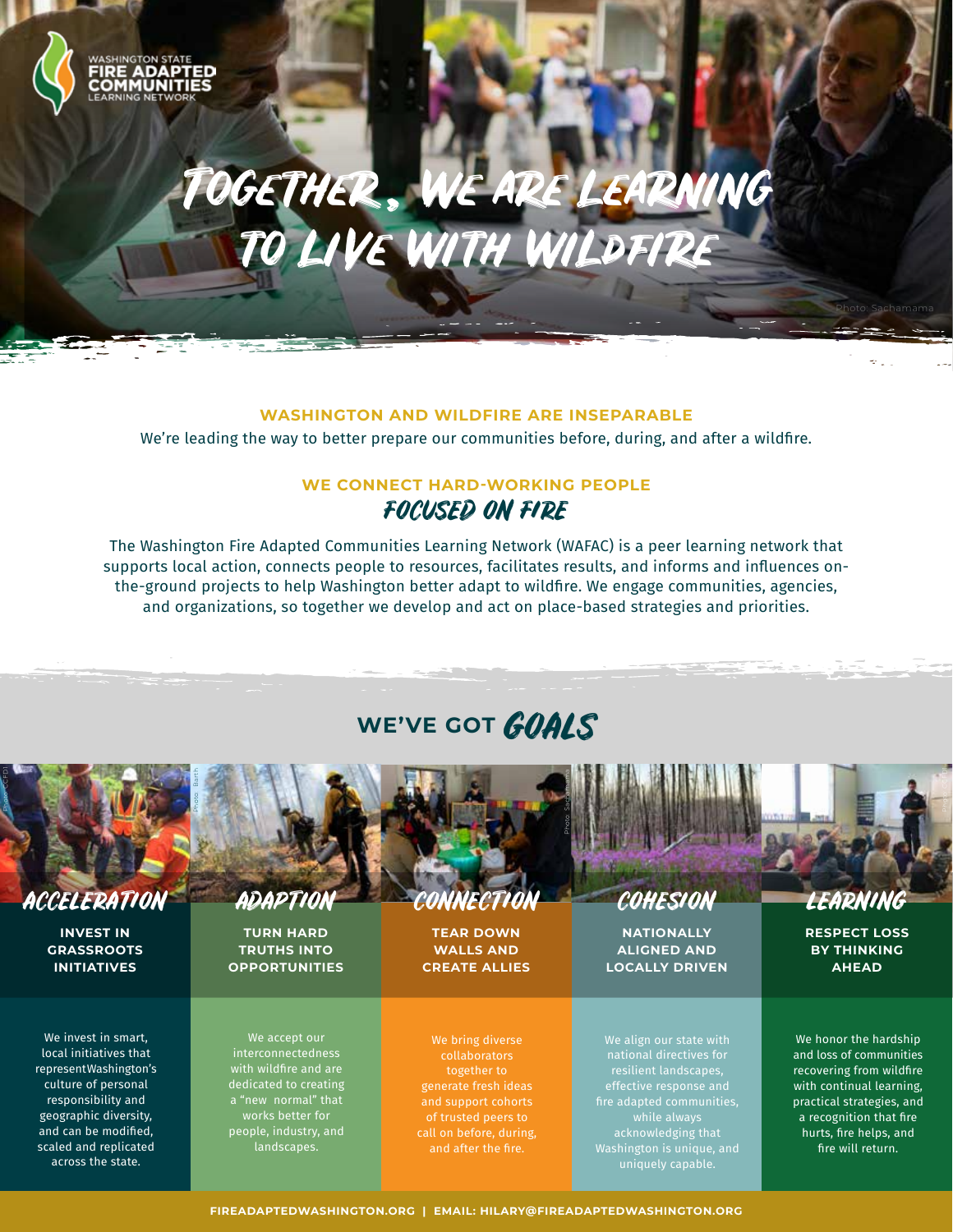# Our Network **MEMBERS**



We facilitate learning and provide a means to invest resources in communities around Washington that are working to live better with wildfire.

Our Network members develop innovative solutions, work with local partners, engage with other member communities, and increase local capacity to enhance community resilience.



### **WE MUST COLLABORATE** TO SAFELY COEXIST WITH WILDFIRE

**OUR FUTURE |** Washington and wildfire are inseparable, so we must include fire in a future that works for us. Our vision is for communities to live more safely with wildfire, which means everyone needs to do their part. As a partner, you will help us strengthen our ability to better prepare our communities before, during, and after wildfire.

**MORE ACTION LEADS TO COMMUNITY RESILIENCE |** There is no road map or checklist for fire adaptation, but we can do more by working together and connecting you with our network members who work with families, neighborhoods, businesses, land managers, civic leaders, government entities, and health and community-centric organizations to increase resilience.

**TAKE THE FIRST STEP |** We know we can do more - and we are making headway. But it requires more people to take action and connect with others who also care about this work. That means partnering with passionate groups with different perspectives to build the energy and motivation needed to put the best ideas to work. Let's talk.

## OUR PARTNERS AND FUNDERS

With gratitude and appreciation, the Washington Fire Adapted Communities Learning Network is supported by:

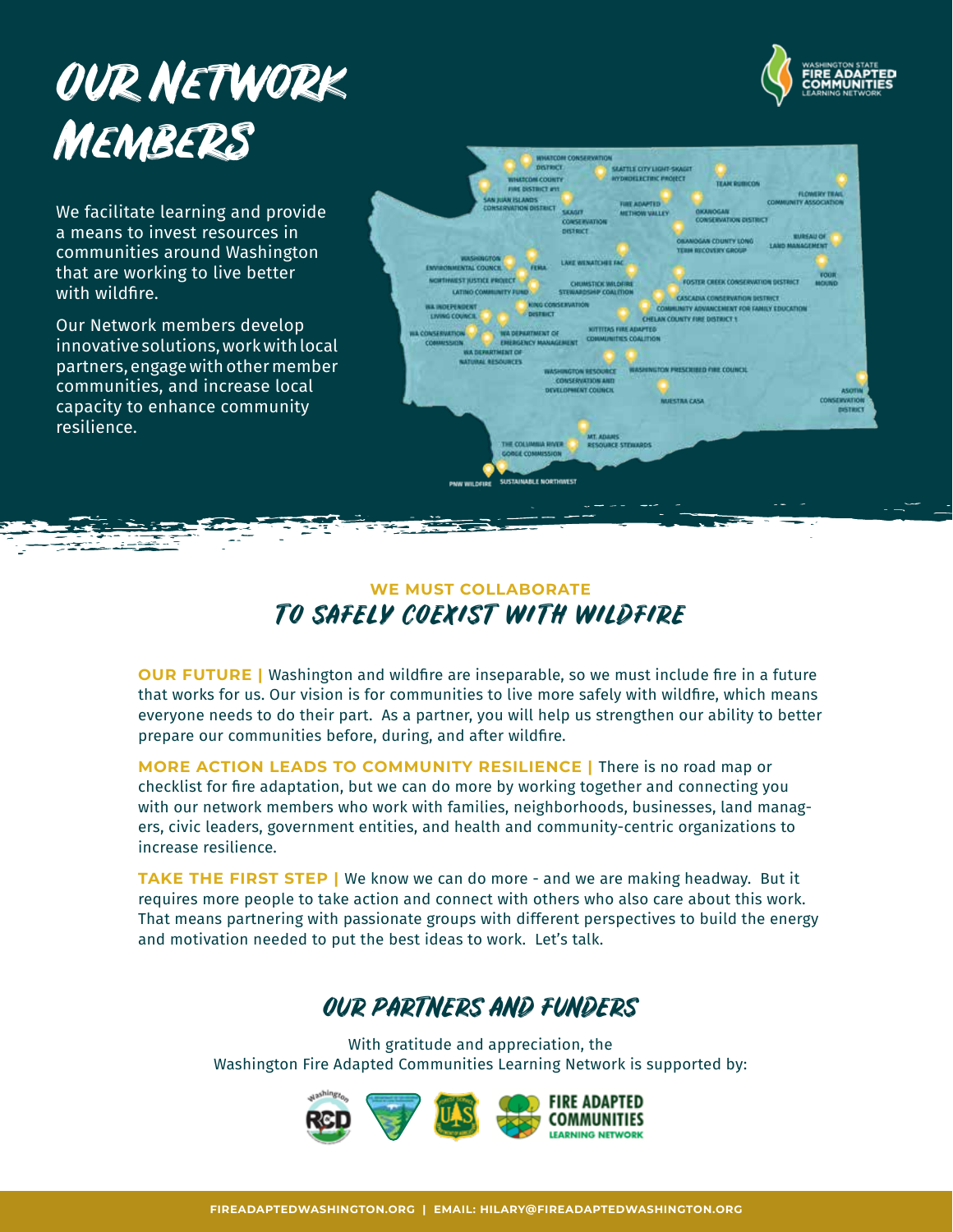# JUNTOS, ESTAMOS APRENDIENDO A VIVIR CON LOS INCENDIOS FORESTALES

#### **WASHINGTON Y LOS INCENDIOS FORESTALES SON INSEPARABLES**

Estamos liderando el camino para preparar a nuestras comunidades antes, durante y después de un incendio forestal.

### **CONECTAMOS PERSONAS QUE TRABAJAN DURO Y QUE ESTÁN** ENFOCADAS EN TEMAS DE INCENDIOS

La red de Aprendizaje de Comunidades Adaptadas al Fuego (WAFAC) es una red de miembros que apoya la acción local, conecta a las personas con recursos, facilita resultados, e informa y apoya proyectos locales que ayudan a Washington a adaptarse mejor a los incendios forestales. Involucramos a las comunidades, agencias y organizaciones, para que juntos desarrollemos y actuemos sobre estrategias y prioridades basadas en lugares específicos.

# **NOSOTROS TENEMOS** METAS



**INVERTIR EN INICIATIVAS COMUNITARIAS**

31.PE

**OMMUNIT** 

Invertimos en iniciativas locales inteligentes que representan la cultura de responsabilidad personal y diversidad geográfica de Washington, y que pueden modificarse, crecer y reproducirse en todo el estado.

**CONVERTIR VERDADES FUERTES EN OPORTUNIDADES**

> Aceptamos nuestra interconexión con los y estamos dedicados a crear una "nueva normalidad" que funcione mejor para la gente, la industria y el medio ambiente.

CONEXIÓN

**DERRIBAR MUROS Y CONSTRUIR ALIADOS**

Traemos diversos colaboradores para generar nuevas ideas, y un grupo de aliados confiar antes, durante y después de un fuego.

**ALINEADOS A NIVEL NACIONAL, MOTIVADOS A NIVEL LOCAL**

Alineamos nuestro estado efectivas, y comunidades adaptadas al fuego, siempre reconociendo que Washington es único, y excepcionalmente capaz.

Photo: Sachamama

**RESPETAR LA PERDIDA, PENSANDO EN EL FUTURO**

Honramos las dificultades recuperan de los incendios forestales con un aprendizaje continuo, estrategias prácticas y un reconocimiento de que el fuego duele, el fuego ayuda y el fuego regresará.

**FIREADAPTEDWASHINGTON.ORG | EMAIL: HILARY@FIREADAPTEDWASHINGTON.ORG**